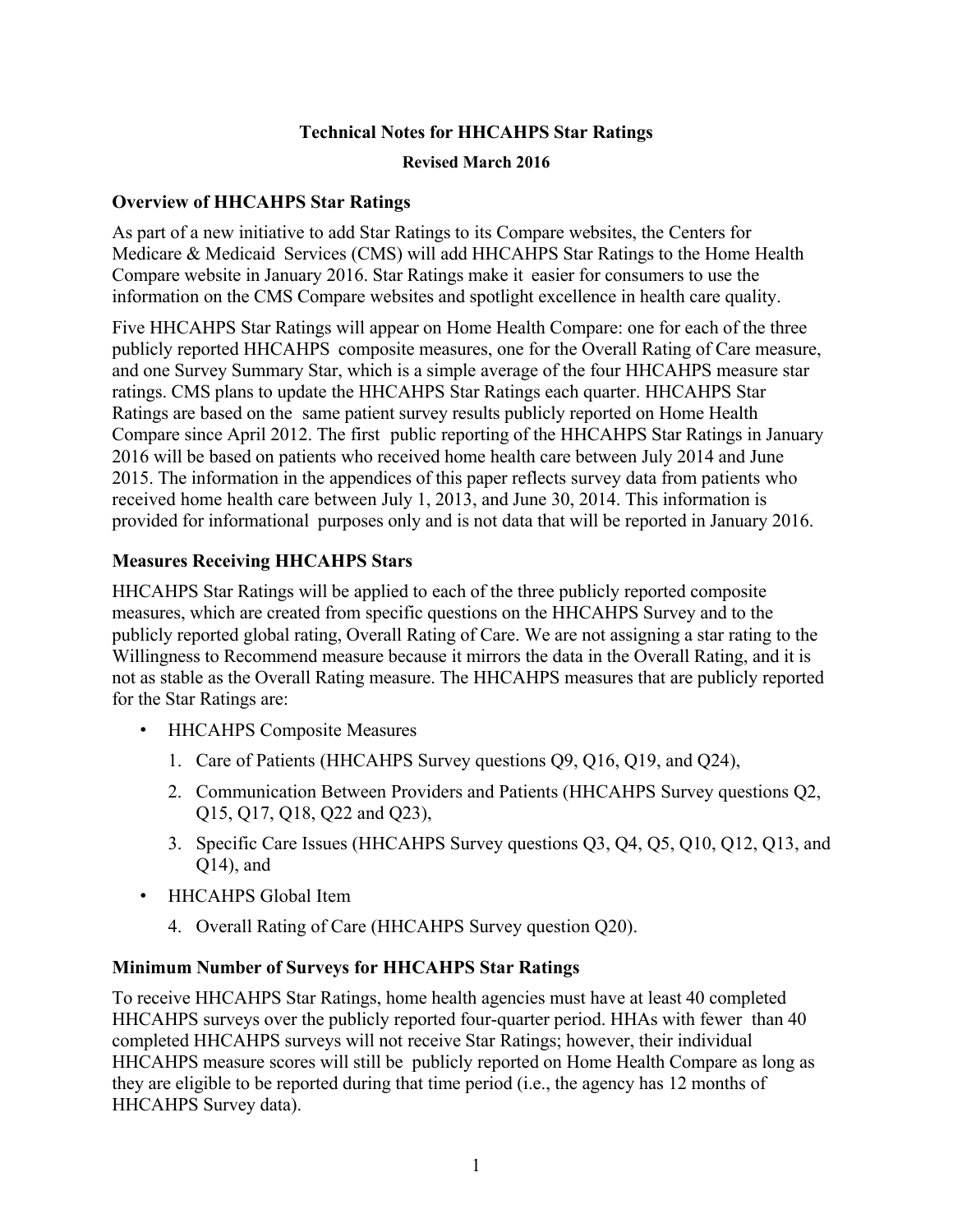## **1. Construction and Adjustment of HHCAHPS Linear Scores**

CMS uses all survey responses in the construction of the HHCAHPS Star Ratings. The responses to the survey items used in each HHCAHPS measure (shown below) are combined and converted to a 0–100 linear-scaled score. Responses to the HHCAHPS Survey are converted to linear scores in the following manner:

For HHCAHPS Survey items 9 and 15–19:

• "Never" = 0; "Sometimes" = 33 1/3; "Usually" = 66 2/3; and "Always" = 100

For HHCAHPS Survey items 2–5, 10, 12–14, and 22:

• "No" = 0; and "Yes" = 100

For HHCAHPS Survey item 24:

• "Yes" = 0; and "No" = 100

For HHCAHPS Survey item 20:

• Overall Rating " $0$ " = 0; Overall Rating "1" = 10; Overall Rating "2" = 20; ...; Overall Rating " $10" = 100$ 

For HHCAHPS Survey item 23:

• "More than 14 days" = 0; "6–14 days" = 33 1/3; "1 to 5 days" = 66 2/3; and "Same"  $\text{dav}'' = 100$ 

The 0–100 linear-scaled HHCAHPS scores are then adjusted for the effects of patient mix through a series of steps, as described below.

CMS applies the patient-mix adjustment (PMA) to quarterly HHCAHPS scores to account for the tendency of certain patient subgroups to respond more positively or negatively to the HHCAHPS Survey. PMA allows for fair comparisons across HHAs by adjusting HHA scores as if all HHAs had an identical mix of patient characteristics. The PMA table can be found in **Appendix A**, Table 1, while **Appendix A**, Table 2 contains the national means for patient-mix variables. These tables will be updated each quarter. Additional information about the application of the HHCAHPS PMAs, including the definition of the PMA factors, can be found on the Home Health CAHPS website [\(https://homehealthcahps.org/\)](https://homehealthcahps.org/), on the home page under the Information for HHAs box, via the link labelled "Patient Mix Adjustment Factors."

Four-quarter averages of HHCAHPS linear scores are rounded to integer values using standard rounding rules, as follows:

- Let X represent the unrounded four-quarter average for an HHCAHPS linear score.
- If X is less than [X.5], then round down to nearest whole integer.
- If X is equal to or greater than  $[X.5]$ , then round up to nearest whole integer.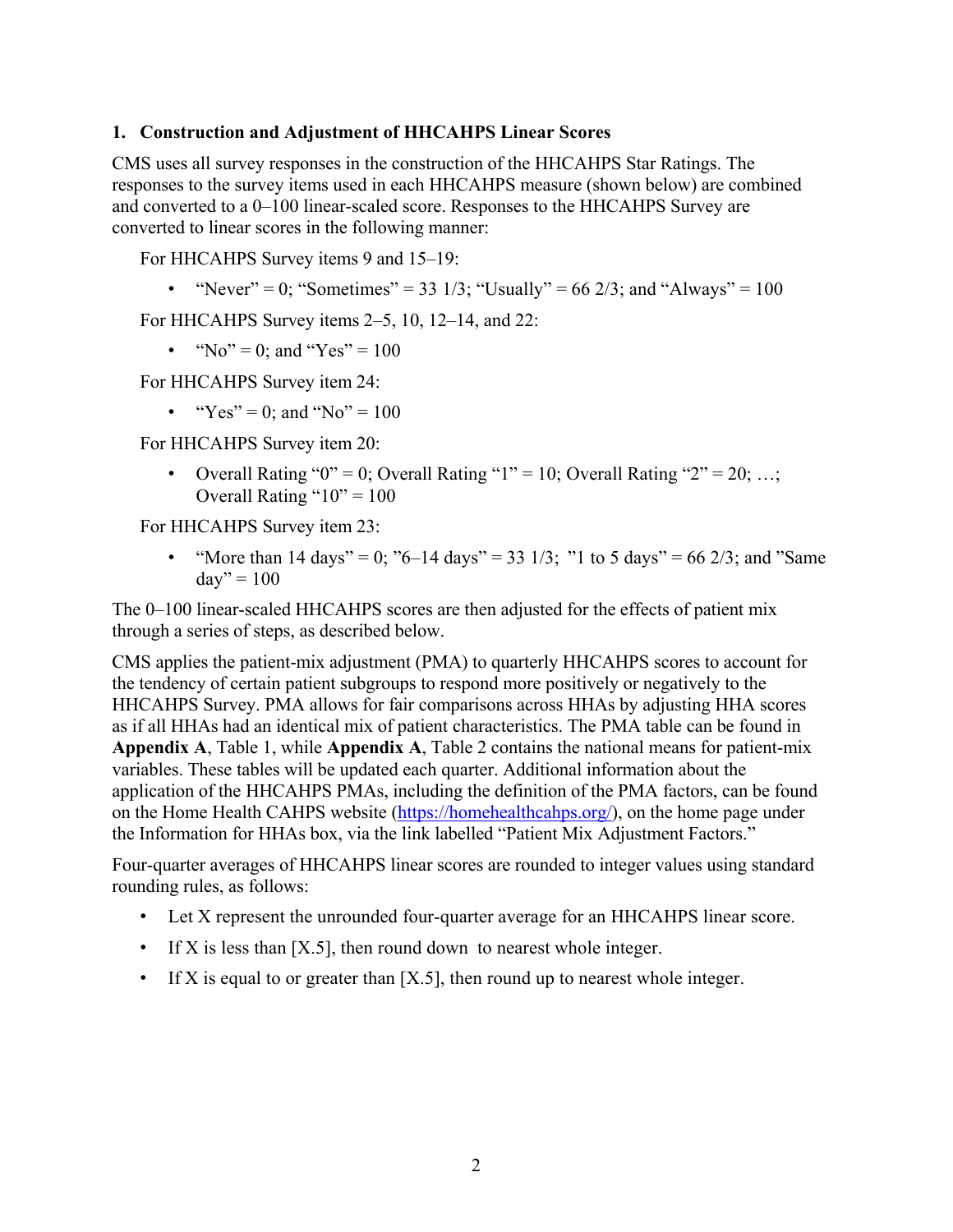## **2. Conversion of Linear Scores Into HHCAHPS Star Ratings for the Four HHCAHPS Measures**

Once the scores are linearized, adjusted and rounded, CMS assigns 1, 2, 3, 4, or 5 whole stars (only whole stars are assigned; partial stars are not used) for each of the four HHCAHPS measures by applying statistical methods that use relative distribution and clustering.

The Star Rating for each of the four HHCAHPS measures is determined by applying a clustering algorithm to the individual measure scores. Conceptually, the clustering algorithm identifies the "gaps" in the data and creates five categories (one for each star rating) such that scores of HHAs in the same score category (star rating) are as similar as possible, and scores of HHAs in different categories are as different as possible. This clustering algorithm is the same one used by CMS to determine Star Ratings for most of the Medicare Part C and Part D measures, and for Hospital CAHPS.

The goal of the clustering algorithm is to minimize the differences within each cluster, and to maximize the differences between each cluster.

The variance in measure scores is separated into within- and between-cluster sum of squares components. The algorithm develops clusters that minimize the variance of measure scores within the clusters. More specifically, the clustering algorithm minimizes the within-cluster sum of squares for each of the Star Ratings levels.

The cut points (boundaries) for star assignments are derived from the range of individual measure Star Ratings per cluster. The star levels associated with each cluster are determined by ordering the means of each cluster. The cut points for HHCAHPS Star Ratings for the period July 1, 2013, through June 30, 2014, are shown in **Appendix B**. These cut points will be updated each quarter. Additional information about the clustering method can be found in **Appendix C**.

## **3. Survey Summary Star**

In addition to Star Ratings for the four HHCAHPS measures, CMS is introducing a new metric, the HHCAHPS Survey Summary Star Rating, which is the average of all of the Star Ratings of the HHCAHPS measures. The HHCAHPS Summary Star Rating is constructed from the following components:

- The three Star Ratings from each of the three HHCAHPS composite measures:
	- Care of Patients, Communication Between Providers and Patients, Specific Care Issues.
- A single Star Rating for the HHCAHPS Overall Rating of Care Provided by the HHA

The four Star Ratings (three composite measure Star Ratings + Star Rating for Overall Rating) are combined as a simple average to form the HHCAHPS Survey Summary Star Rating. In the final step, standard rounding rules (detailed in section 1 above) are applied to the four-measure average to arrive at the HHCAHPS Survey Summary Star Rating (1, 2, 3, 4, or 5 stars).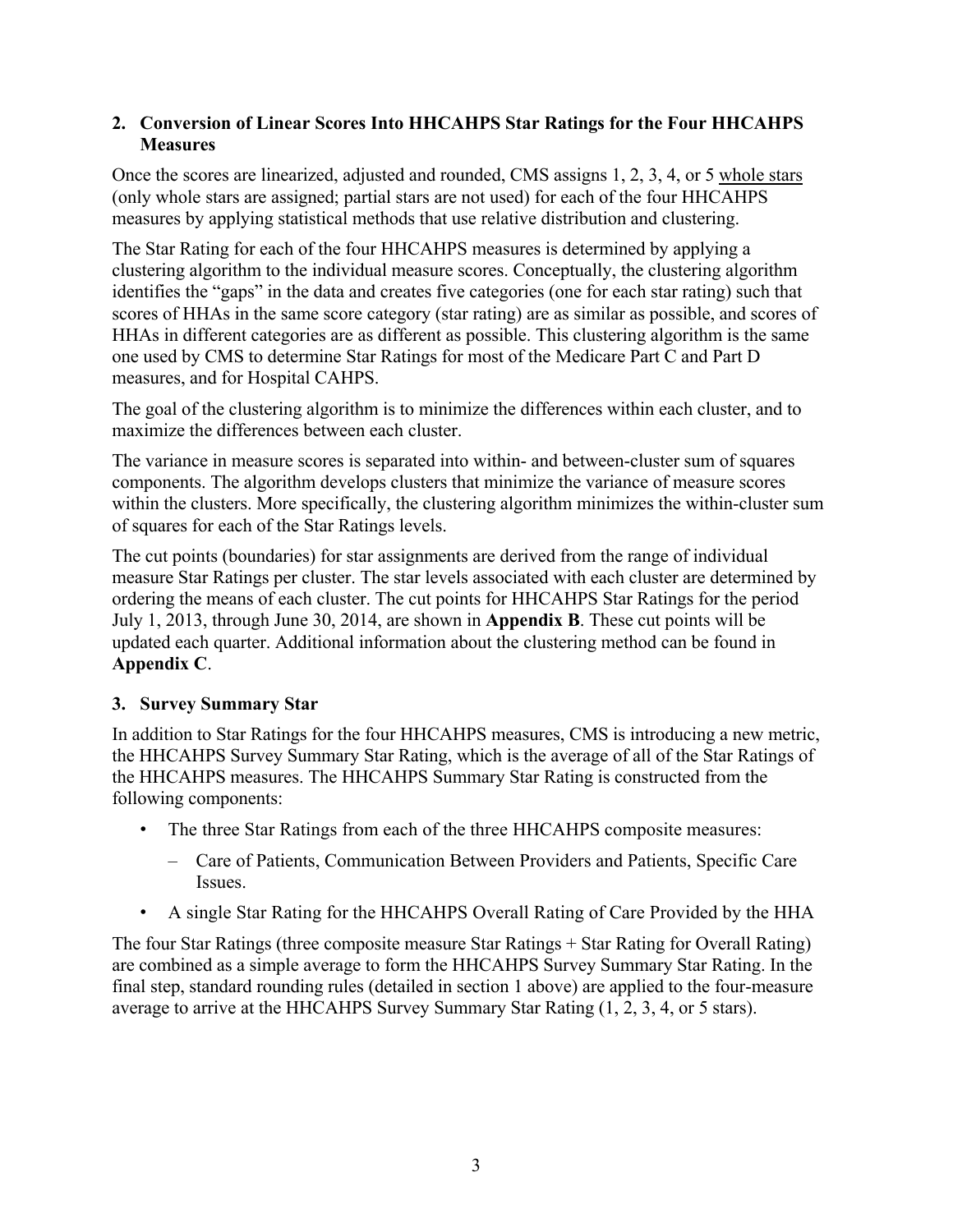|                                                        | <b>Individual</b><br><b>HHCAHPS</b><br><b>Measure Star</b><br><b>Ratings</b> | <b>HHCAHPS Survey</b><br><b>Summary Star</b><br><b>Rating Average</b><br>(unrounded) | <b>HHCAHPS</b><br><b>Survey</b><br><b>Summary Star</b><br><b>Rating</b><br>(rounded) |  |
|--------------------------------------------------------|------------------------------------------------------------------------------|--------------------------------------------------------------------------------------|--------------------------------------------------------------------------------------|--|
| <b>HHCAHPS Composite Measures</b>                      |                                                                              |                                                                                      | 4                                                                                    |  |
| Care of Patients                                       | 4                                                                            |                                                                                      |                                                                                      |  |
| Communication Between Providers and<br><b>Patients</b> | 3                                                                            | $(4+3+4+4)/4 = 3.75$                                                                 |                                                                                      |  |
| Specific Care Issues                                   | 4                                                                            |                                                                                      |                                                                                      |  |
| <b>HHCAHPS Overall Rating</b>                          | 4                                                                            |                                                                                      |                                                                                      |  |

**Step 2:** Lastly, round the HHCAHPS Survey Summary Star Rating Average using the rounding table below. In this example, the HHA's HHCAHPS Survey Summary Star Rating rounds to 4 stars.

CMS uses standard rounding rules for the assignment of HHCAHPS Survey Summary Stars, as follows:

| <b>4-Measure HHCAHPS Survey</b><br><b>Summary Star Rating Average</b> | <b>HHCAHPS Survey Summary Star</b><br><b>Rating Assignment</b> |  |  |
|-----------------------------------------------------------------------|----------------------------------------------------------------|--|--|
| $≥1.00$ and <1.50                                                     | 1 Star                                                         |  |  |
| $≥1.50$ and <2.50                                                     | 2 Stars                                                        |  |  |
| $\geq$ 2.50 and <3.50                                                 | 3 Stars                                                        |  |  |
| $>3.50$ and $<4.50$                                                   | 4 Stars                                                        |  |  |
| $\geq$ 4.50 and $\leq$ 5.00                                           | 5 Stars                                                        |  |  |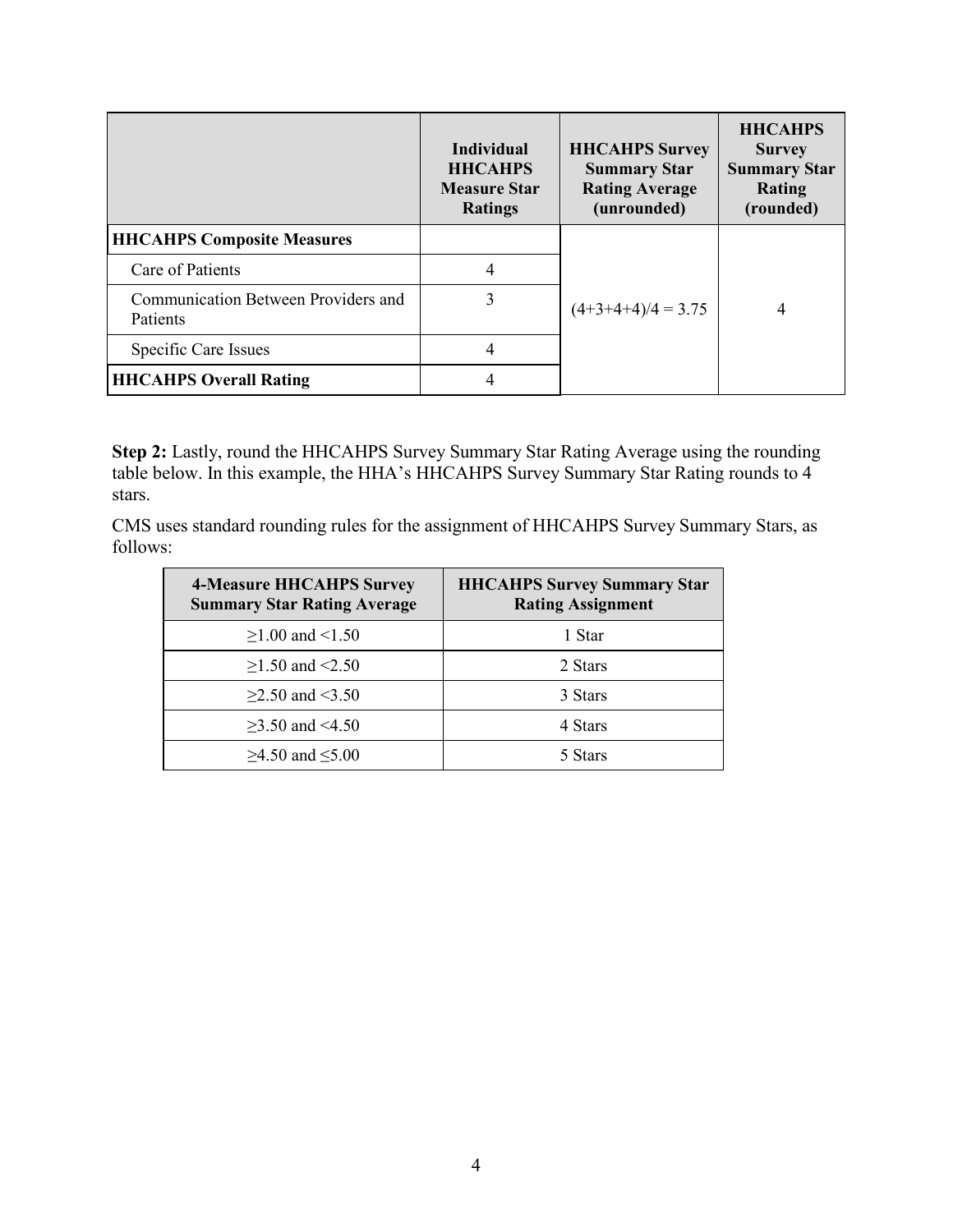## **Appendix A**

## **Table 1. HHCAHPS Patient-Mix Adjustments of Linear Scores for Patients Who Received Home Health Care between Quarter 3, 2013, and Quarter 2, 2014 (July 1, 2013 to June 30, 2014)**

| <b>Patient Mix Characteristic</b><br><b>Patient Mix Level</b> | <b>Overall Rating</b> |           | <b>Care of Patients   Communication</b> | <b>Specific Care</b><br><b>Issues</b> |
|---------------------------------------------------------------|-----------------------|-----------|-----------------------------------------|---------------------------------------|
| Proxy                                                         | 0.501                 | 0.135     | $-0.150$                                | 0.445                                 |
| Non-English survey response                                   | $-1.958$              | 0.121     | 0.050                                   | $-2.930$                              |
| Age                                                           |                       |           |                                         |                                       |
| 18-49                                                         | 2.803                 | 2.706     | 1.434                                   | 1.984                                 |
| $50 - 64$                                                     | 1.144                 | 1.416     | 0.701                                   | 0.106                                 |
| $65 - 74$                                                     | <b>RC</b>             | <b>RC</b> | <b>RC</b>                               | <b>RC</b>                             |
| $75 - 84$                                                     | $-0.018$              | $-0.033$  | 0.408                                   | 1.185                                 |
| $85+$                                                         | 0.248                 | 0.053     | 0.897                                   | 2.333                                 |
| Education                                                     |                       |           |                                         |                                       |
| $<$ 8th grade                                                 | $-0.221$              | 0.290     | 0.259                                   | $-2.091$                              |
| Some high school                                              | $-0.629$              | $-0.002$  | $-0.027$                                | $-1.679$                              |
| High school graduate/GED                                      | <b>RC</b>             | <b>RC</b> | <b>RC</b>                               | <b>RC</b>                             |
| Some college                                                  | 0.896                 | 0.467     | 0.482                                   | 1.561                                 |
| College graduate or more                                      | 1.976                 | 1.069     | 1.112                                   | 4.313                                 |
| Residence status                                              |                       |           |                                         |                                       |
| Patient lived alone                                           | 0.862                 | 1.155     | 1.281                                   | 2.095                                 |
| Self-reported health status                                   |                       |           |                                         |                                       |
| Excellent                                                     | $-3.371$              | $-1.804$  | $-2.140$                                | $-5.783$                              |
| Very good                                                     | $-0.520$              | $-0.309$  | $-0.303$                                | $-0.727$                              |
| Good                                                          | <b>RC</b>             | <b>RC</b> | <b>RC</b>                               | <b>RC</b>                             |
| Fair                                                          | 0.337                 | 0.318     | 0.214                                   | $-0.183$                              |
| Poor                                                          | 1.276                 | 1.194     | 1.042                                   | 0.207                                 |
| Mental/emotional status                                       |                       |           |                                         |                                       |
| Excellent/very good                                           | $-1.281$              | $-0.873$  | $-0.990$                                | $-0.262$                              |
| Good                                                          | RC                    | RC        | <b>RC</b>                               | RC                                    |
| Fair/poor                                                     | 0.678                 | 0.566     | 0.753                                   | 0.524                                 |
| Diagnoses                                                     |                       |           |                                         |                                       |
| Schizophrenia                                                 | 1.830                 | 1.833     | 2.177                                   | 4.218                                 |
| Dementia/cerebral<br>degeneration                             | 0.488                 | 0.317     | 0.730                                   | 1.015                                 |

RC = reference category.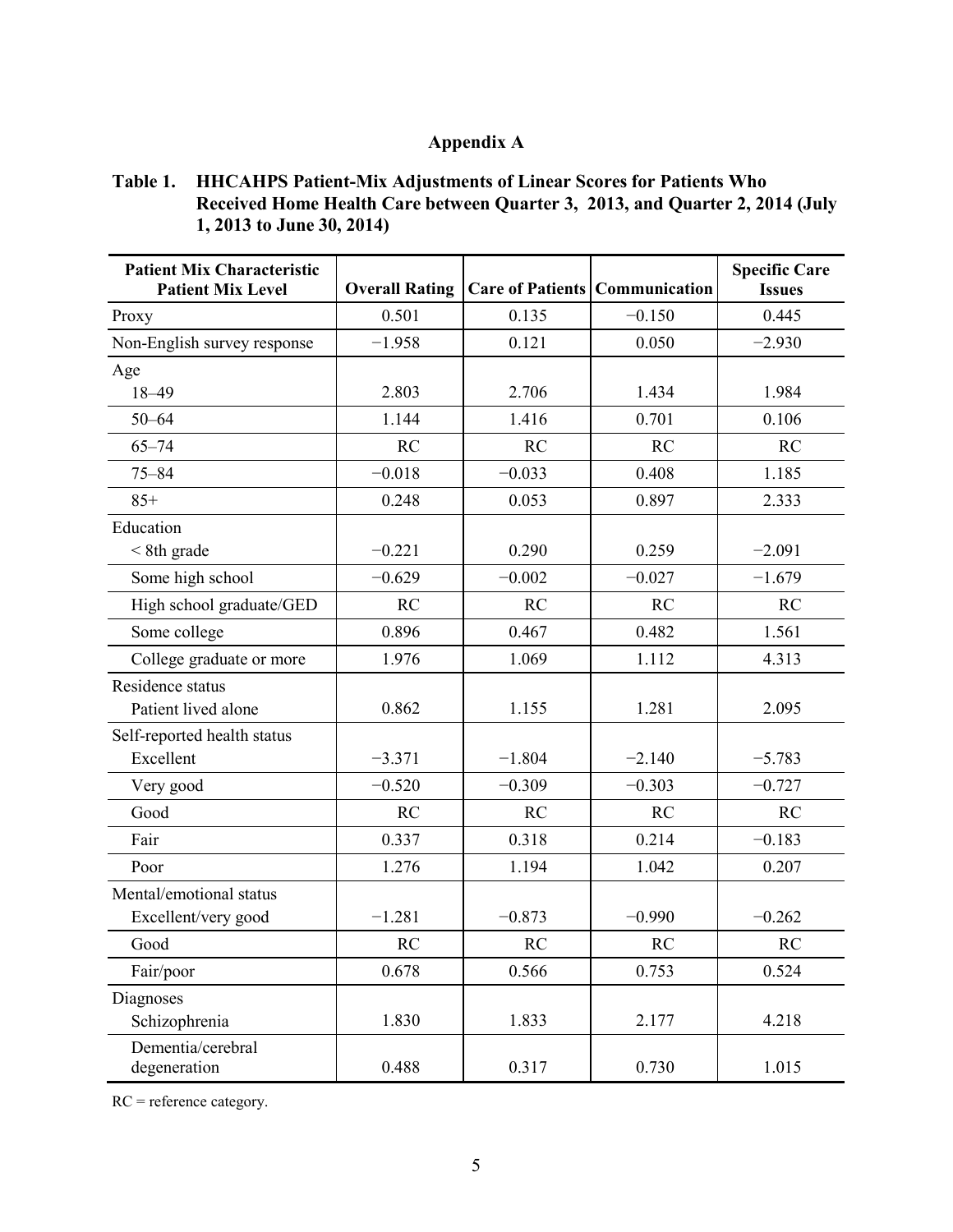#### **Table 2. National Means on Patient-Mix Adjustment Factors (Four-Quarter Average for January 2015 Public Reporting Period, July 2013 to June 2014 Home Health Patients)**

| <b>Patient Mix Characteristic</b> |       |
|-----------------------------------|-------|
| <b>Patient Mix Level</b>          | Mean  |
| Proxy respondent used             | 0.115 |
| Non-English survey response       | 0.047 |
| Age                               |       |
| $18 - 49$                         | 0.034 |
| $50 - 64$                         | 0.119 |
| $65 - 74$                         | 0.252 |
| $75 - 84$                         | 0.314 |
| $85+$                             | 0.281 |
| Education                         |       |
| 8th grade or less                 | 0.135 |
| Some high school                  | 0.133 |
| High school graduate/GED          | 0.340 |
| Some college                      | 0.227 |
| College graduate or more          | 0.166 |
| Residence status                  |       |
| Patient lived alone               | 0.357 |
| Self-reported health status       |       |
| Excellent                         | 0.088 |
| Very good                         | 0.159 |
| Good                              | 0.300 |
| Fair                              | 0.326 |
| Poor                              | 0.127 |
| Mental/emotional status           |       |
| Excellent/very good               | 0.418 |
| Good                              | 0.316 |
| Fair/poor                         | 0.266 |
| Diagnoses                         |       |
| Schizophrenia                     | 0.006 |
| Dementia/cerebral degeneration    | 0.030 |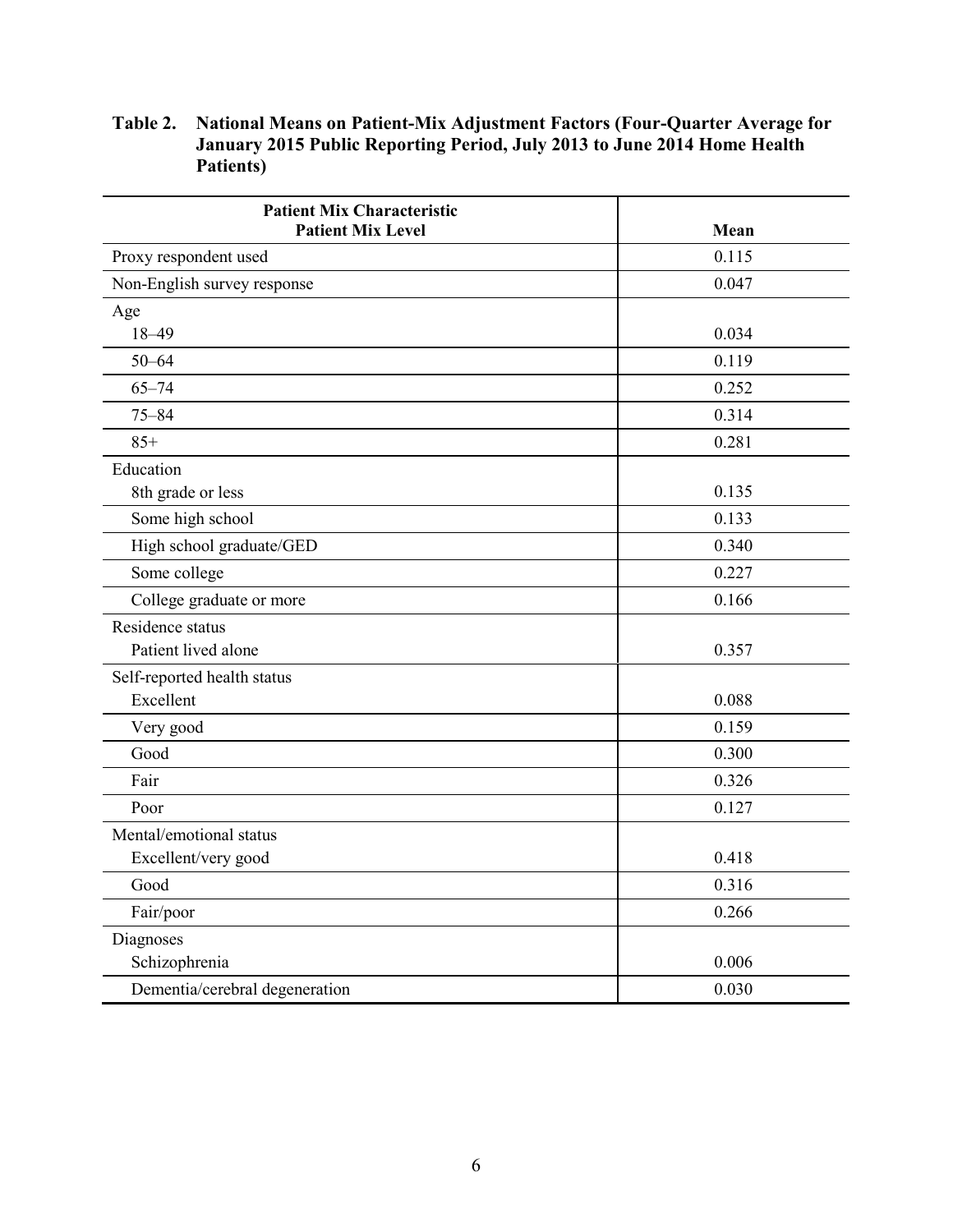# **Appendix B**

**Table 3. HHCAHPS Star Rating Cut Points for Patients Who Received Home Health Care Between Quarter 3, 2013 and Quarter 2, 2014 (July 1, 2013 to June 30, 2014)** 

|                                                         | 1 Star | 2 Stars       | 3 Stars       | 4 Stars       | 5 Stars   |
|---------------------------------------------------------|--------|---------------|---------------|---------------|-----------|
| <b>HHCAHPS Composite Measures</b><br>Care of Patients   | <89    | $>89$ to 92   | $>93$ to 94   | $≥95$ to 96   | $\geq 97$ |
| Communications between<br><b>Providers and Patients</b> | < 86   | $>86$ to $89$ | $>90$ to 91   | $>92$ to 94   | $\geq 95$ |
| Specific Care Issues                                    | <77    | $>77$ to 80   | $>81$ to $84$ | $>85$ to $88$ | ≥89       |
| <b>HHCAHPS</b> Global Item<br>Overall Rating of Care    | < 88   | $>88$ to 91   | $> 92$ to 94  | $>95$ to 96   | ≥97       |